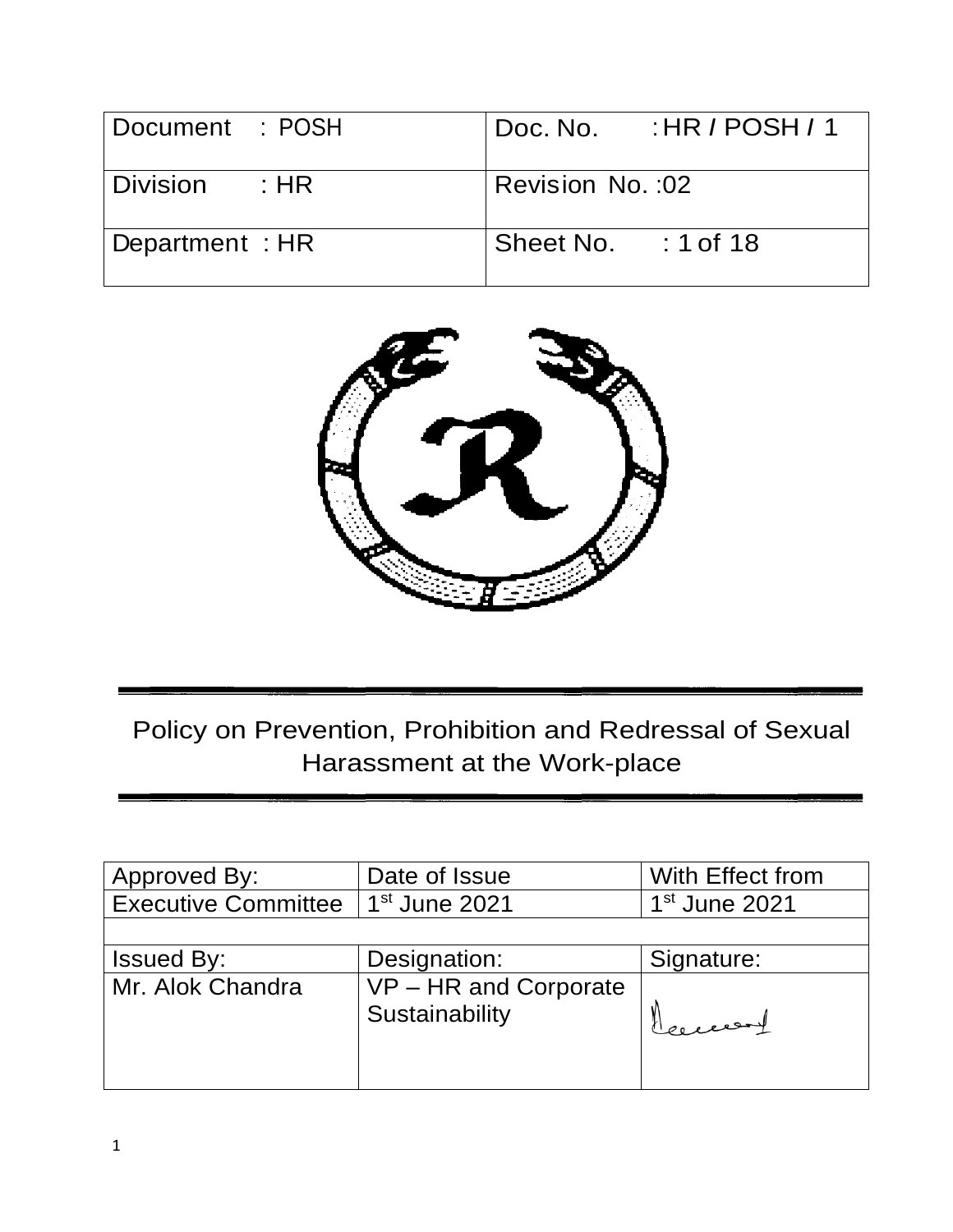# INDEX

| Sr. No. | Item                        | <b>Page Number</b> |
|---------|-----------------------------|--------------------|
| 1.0     | Introduction and Objectives | $\mathfrak{B}$     |
|         |                             |                    |
| 2.0     | Scope and Coverage          | 3                  |
|         |                             |                    |
| 3.0     | <b>Definitions</b>          | $\overline{4}$     |
|         |                             |                    |
| 4.0     | <b>Internal Committee</b>   | 5                  |
|         |                             |                    |
| 5.0     | Guidelines                  | $\overline{7}$     |
|         |                             |                    |
| 6.0     | Process                     | 8                  |
|         |                             |                    |
| 7.0     | Role and Responsibility     | 12                 |
|         |                             |                    |
| 8.0     | Exceptions                  | 16                 |
|         |                             |                    |
| 9.0     | Amendments                  | 16                 |
|         |                             |                    |
|         | Annexure 1                  | 17                 |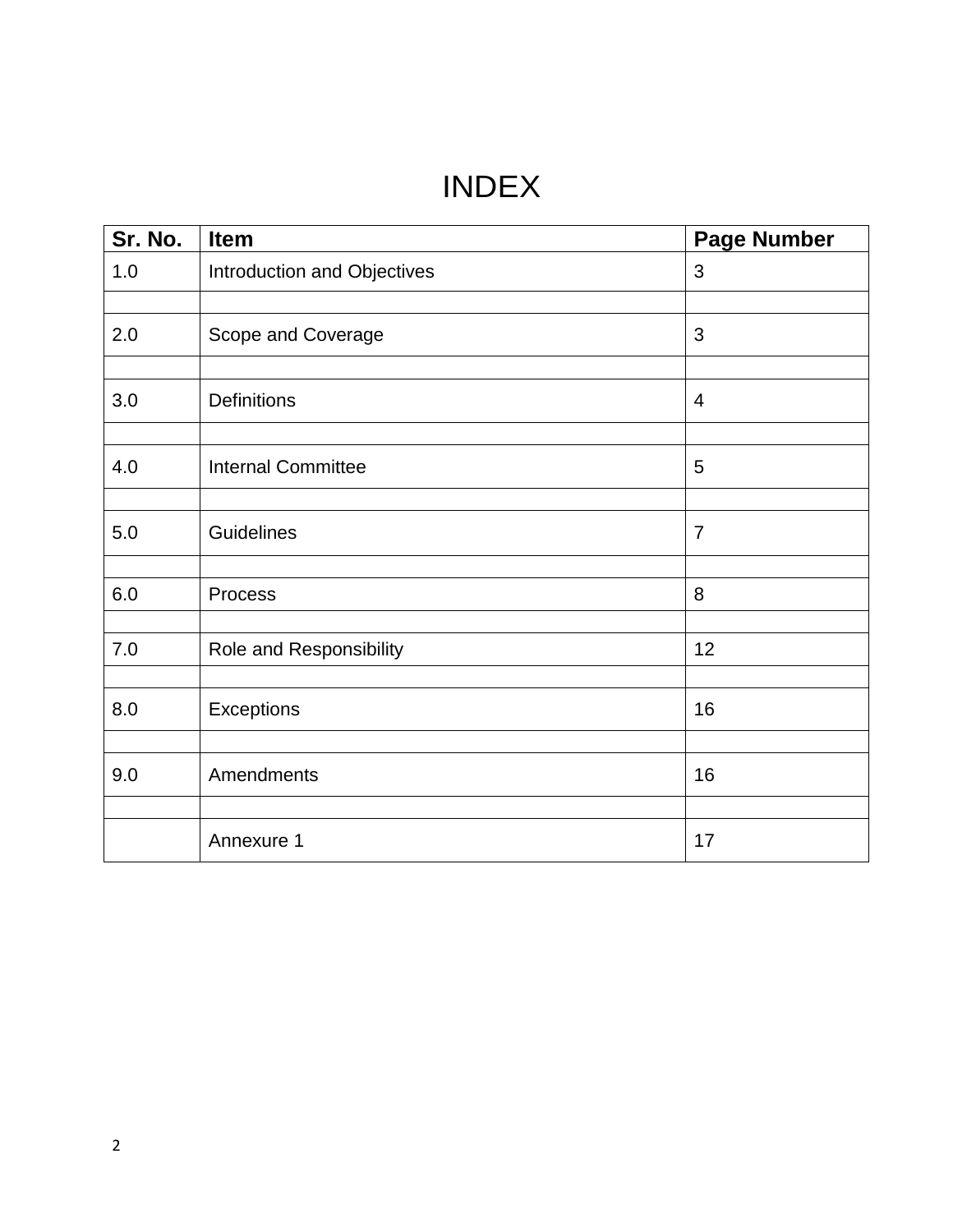# **1.0 INTRODUCTION AN D OBJECTIVE**

Rallis India Limited (Rallis) strives to create and maintain a healthy, safe and productive work environment, free from discrimination and harassment. As laid out in the Tata Code of Conduct ("TCOC") Rallis strives to provide equal opportunity and a harassment free workplace to all employees without regard to race, caste, religion, colour, ancestry, marital status, gender, sexual orientation, age, nationality, ethnic origin or disability. Rallis is therefore committed to creating a safe and conducive work environment that enables employees to work without fear of prejudice, gender bias and sexual harassment.

Accordingly, this Policy has been framed with the intention of preventing Sexual Harassment at workplace, that includes prohibition and redressal of sexual harassment should it occur.

At Rallis, all employees are expected to uphold the highest standards of ethical conduct at the workplace and in all their interactions with business stakeholders. This means that employees have a responsibility to:

- $\triangleright$  Treat each other with dignity and respect
- $\triangleright$  Follow the letter and spirit of law
- $\triangleright$  Refrain from any unwelcome behavior that has sexual connotation (of sexual nature)
- $\triangleright$  Refrain from creating hostile atmosphere at workplace via sexual harassment
- $\triangleright$  Report sexual harassment experienced and/or witnessed to appropriate authorities and abide by the complaint handling procedure of Rallis.

#### **2.0 SCOPE AND COVERAGE**

This policy is applicable to all Employees of Rallis in India. This policy considers the definition of Right to life, under the Constitution of India. It means right to life with dignity and the fundamental right to carry on any occupation, trade or profession, which depends on the availability of a ''safe'' working environment, where employees feel secure and truly believe that their dignity is maintained.

This policy takes complete cognizance of the latest legislation by the Government of India ''The Sexual Harassment at Workplace (Prevention, Prohibition and Redressal) Act 2013 and its rules notification published on 9th December 2013. This Act is to provide protection against sexual harassment of women at workplace and for the prevention and redressal of complaints of sexual harassment and for the matters connected herewith or incidental thereto.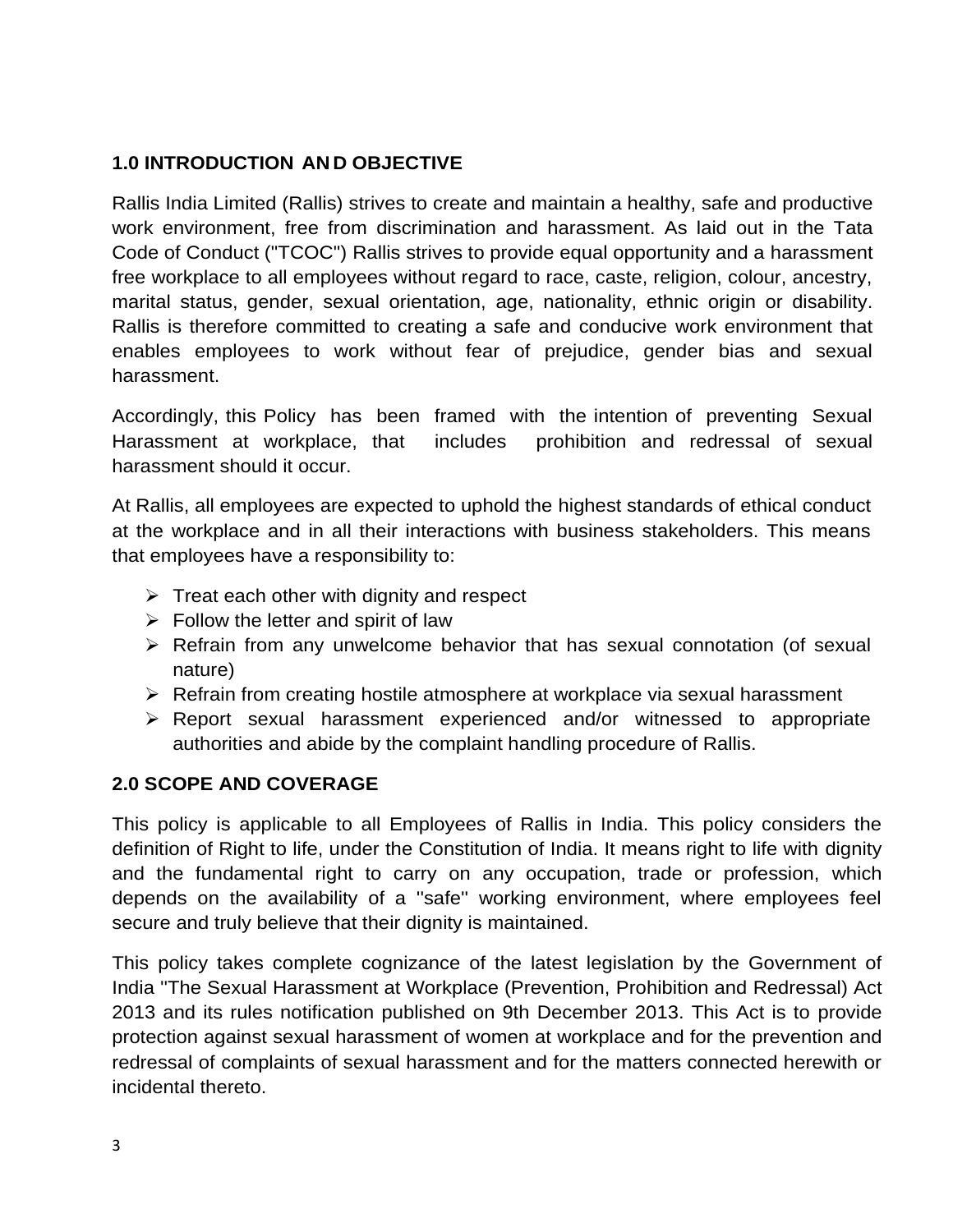# **3.0 DEFINITIONS**

## **3.1 Sexual Harassment**

Sexual Harassment may include any of the following but not limited to:

- Unwelcome sexual advances involving verbal, non-verbal or physical conduct, implicit or explicit
- $\triangleright$  Physical contact and advances
- $\triangleright$  Demand or request for sexual favors
- Sexually colored remarks, including but not limited to vulgar *I* indecent jokes, letters, phone calls, text messages, e-mails, gestures etc.
- $\triangleright$  Showing pornography or the likes
- $\triangleright$  Any other unwelcome physical, verbal or non-verbal conduct of sexual nature.
- $\triangleright$  Physical contact and advances such as touching, stalking, sounds which have explicit and /or implicit sexual connotation / overtones, molestation
- $\triangleright$  Display of pictures, signs etc. with sexual nature / connotation/ overtones in the work area and work related areas
- $\triangleright$  Verbal or non-verbal communication which offends the individuals sensibilities and affect her / his performance and has sexual connotation / overtone / nature
- Teasing, innuendos and taunts, physical confinement and /or touching against one's will and likely to intrude upon one's privacy.
- $\triangleright$  The following circumstances, among other circumstances, if it occurs or is present in relation to or connected with any act or behavior of sexual harassment may amount to sexual harassment:
	- o Implied or explicit promise of preferential treatment in the employment
	- $\circ$  Implied or explicit threat or detrimental treatment in the employment
	- o Implied or explicit threat about the present or future employment status
	- o Interference with the work or creating an intimidating or offensive or hostile work environment
	- o Humiliating treatment likely to affect health or safety

An alleged act of Sexual Harassment committed during or outside of office hours falls under the purview of this policy.

# **3.2 Aggrieved Individual**

An Aggrieved Individual, in relation to a workplace, is a person, of any age, whether an Employee or not, who alleges to have been subjected to any act of Sexual **Harassment**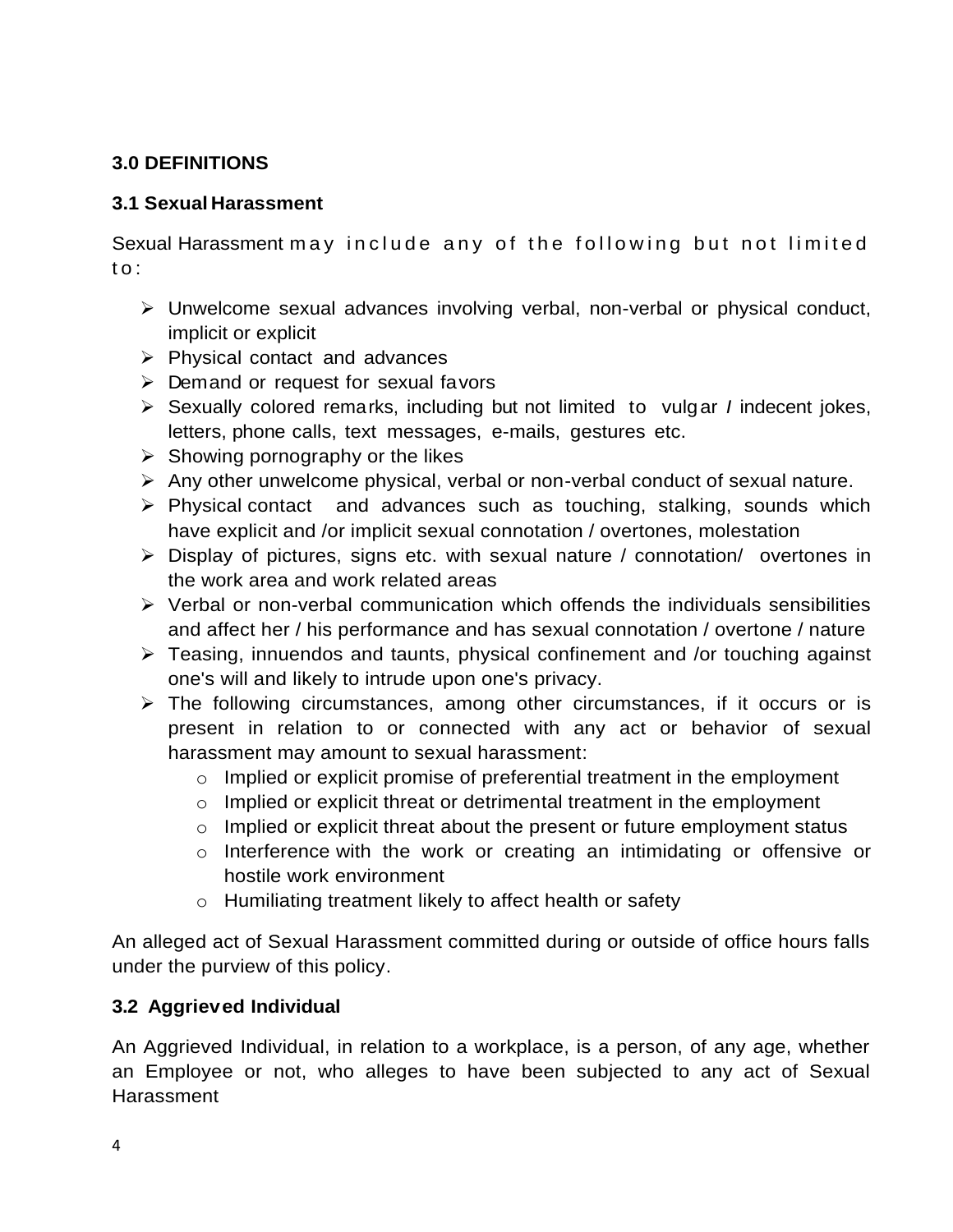## **3.3 Complainant**

A Complainant is any Aggrieved Individual or (if the Aggrieved Individual is unable to make a complaint on account of his/her physical or mental incapacity or death or otherwise) his/ her legal heir or such other person as prescribed below, who makes a complaint alleging Sexual Harassment under this Policy.

#### **3.4 Employee**

An Employee means a person employed with Rallis for any work on permanent, temporary, part time, ad hoc or daily wage basis, either directly or through an agent, including a contractor, with or without the knowledge of the principal employer, whether for remuneration or not, or working on a voluntary basis or otherwise, whether the terms of employment are express or implied and includes a co-worker, a contract worker, probationer, trainee, apprentice or called by any other such name.

#### **3.5 Respondent**

A Respondent means the person against whom the Complainant has made a Complaint.

#### **3.6 Special Educator**

A Special Educator means a person trained in communication with people with special needs in a way that addresses their individual differences and needs.

#### **3.7 Work place**

Premises, locations, establishments, enterprises, institutions, offices, branches or units established, owned, controlled by Rallis. Places visited by the Employee arising out of or during the course of employment including transportation provided by the employer for undertaking such journey.

#### **4.0 INTERNAL COMMITTEE (IC)**

The Sexual Harassment at Workplace (Prevention, Prohibition and Redressal) Act 2013 has stipulated that every employer of a workplace shall, by an order in writing, constitute a Committee to be known as the ''Internal Committee'': In Rallis, it is "Prevention of Sexual Harassment Committee" - "POSH" Committee: which shall redress complaints on sexual harassment. The committee shall comprise the following:

 $\triangleright$  IC will have representation of men and women with at least one-half of the total members as women.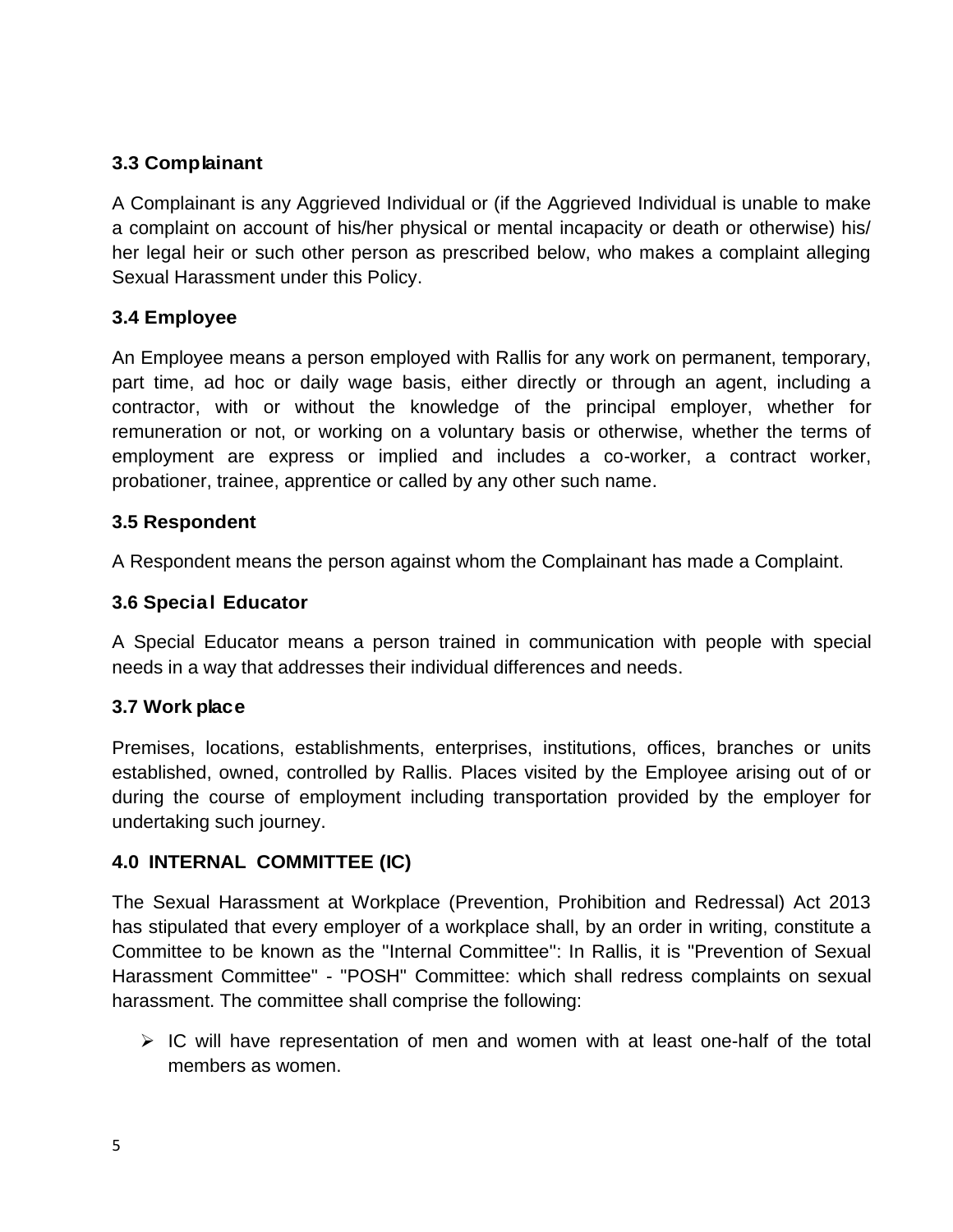- $\triangleright$  A senior level woman employee shall be appointed as the presiding officer of the IC ("Presiding Officer"). The Presiding Officer shall automatically vacate her office upon ceasing to be employee of Rallis.
- $\triangleright$  Minimum two members of the IC will be appointed from amongst employees who are preferably committed to the cause of women or who have had experience in social work or have legal knowledge. The members shall automatically vacate their role as IC member upon ceasing to be Employee of Rallis.
- $\triangleright$  One member from amongst non-governmental organizations or associations committed to the cause of women or a person familiar with the issues relating to Sexual Harassment.
- $\triangleright$  The Presiding Officer and every member of the IC shall hold office for a period of three years.
- $\triangleright$  A member of the IC may resign at any time by tendering his / her resignation in writing to the Company

# **4.1 Removal or Replacement of IC member or Presiding Officer**

In the event that the Presiding Officer and I or any member of the IC

- $\triangleright$  Resign at any time by tendering resignation in writing to Rallis.
- $\triangleright$  Contravenes any provisions of the Policy; or
- $\triangleright$  Has been convicted for an offence or an inquiry into an offence under any law for the time being in force is pending against him / her; or
- $\triangleright$  Has been found guilty in any disciplinary proceedings or a disciplinary proceeding is pending against him / her; or
- $\triangleright$  Has so abused his / her position as to render his / her continuance in office prejudicial to public interest, such Presiding Officer or member as the case may be, shall be removed from the IC. Any vacancy created due to cessation of employment, resignation, death, disability or removal, as applicable, shall be filled by a fresh nomination by Rallis in accordance with the appropriate guidelines.

# **4.2 Constitution of IC – POSH Committee: (50% of the Committee to be women)**

- 4.2.1 Member 1: Presiding Officer (should be a Woman)
- 4.2.2 Member 2: Member Secretary
- 4.2.3 Member 3: Committee member

4.2.4 Member 4: To be nominated from NGO who are committed to the cause of women / Subject matter expert who has knowledge about this subject.

4.2.5 Additional members: To be nominated from employees representing significant locations.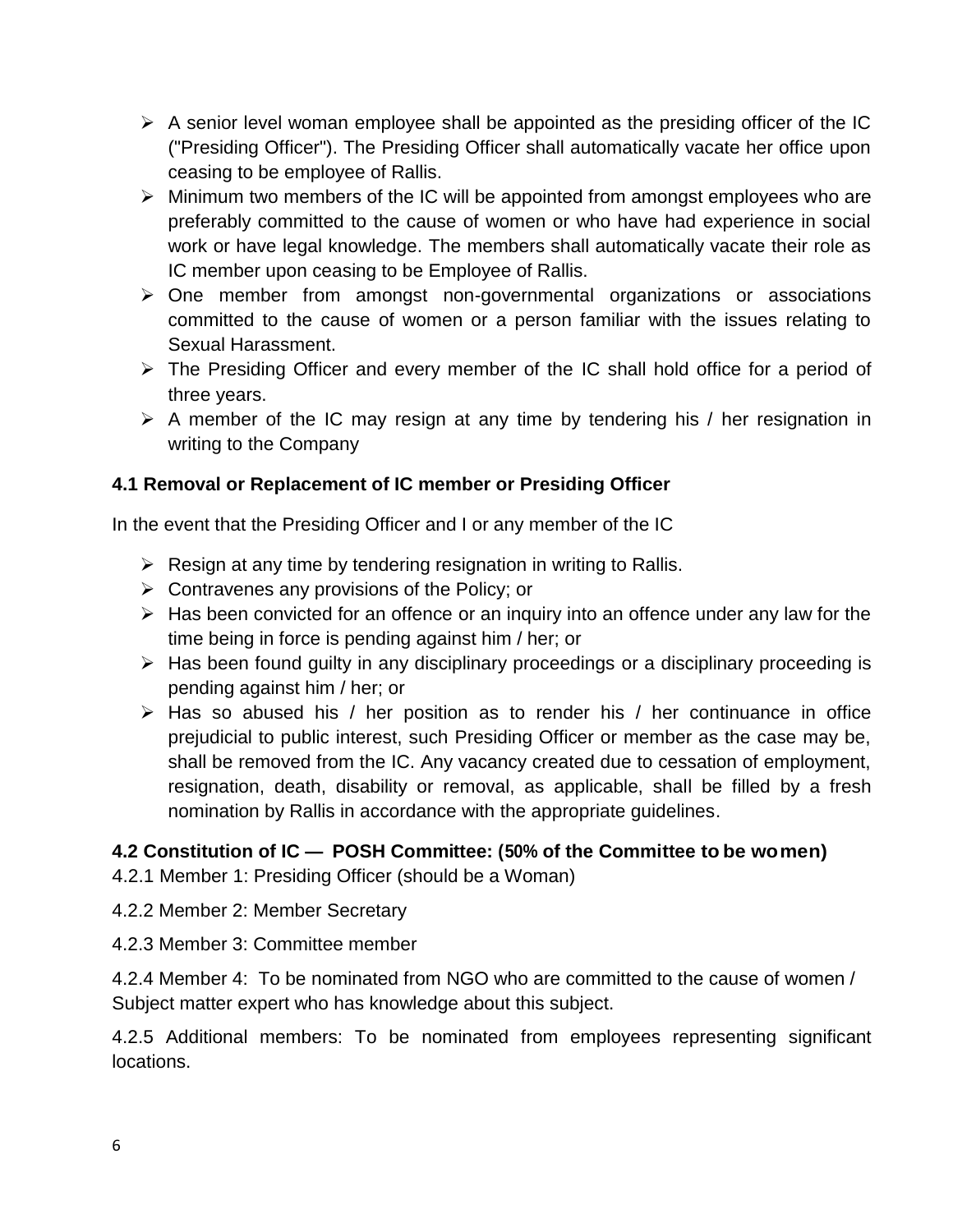\*Whist the "Sexual Harassment of Women At Workplace (Prevention, Prohibition & Redressal) Act, 2013, provides constitution of the "Internal Committee" to be constituted at all offices and administrative units of the workplace as located at different places. However for the process of convenience, there is "POSH" committee representative member from each administrative office

# **5. 0 GUIDELINES**

5. 1 The contents of the complaint made the identity and addresses of the Complainant, Respondent and witnesses, any information relating to conciliation and inquiry proceedings, recommendations of the IC and the action taken on the Respondent shall not be published, communicated or made known to the public, press and media in any manner. If the same is violated, Rallis shall recover a sum of Rupees five thousand as penalty from such person or take action as per the provisions of the service rules.

5.2 However, information may be disseminated regarding the justice secured to any victim without disclosing the name, address, identity or any other particulars calculated to lead to the identification of the Complainant and witnesses.

5.3 The Presiding Officer or any member of the IC shall render all reasonable assistance to the Complainant for making the complaint in writing.

5.4 The IC may consider various factors as required under the law for the purpose of determining the sums to be paid to the Aggrieved Individual.

5.5 In case a witness has given false evidence or produced any forged or misleading document during the inquiry, action may be taken against the said witness in accordance with the provisions of the service rules applicable.

5.6 The IC shall ensure that the principles of natural justice are adhered to in relation to the conduct of hearings upon a Complaint and both the Complainant and the Respondent are provided with a fair opportunity to make their submissions.

5.7 The contents of the report of IC shall be kept confidential by IC and Rallis.

5.8 Any refusal by any Employee of Rallis to attend any hearing before the IC when summoned or to provide to the IC, any documents and I or information within his / her power or possession shall constitute a misconduct under Rallis' service rules, rendering such Employee for adverse action by Rallis.

5.9 Non Retaliation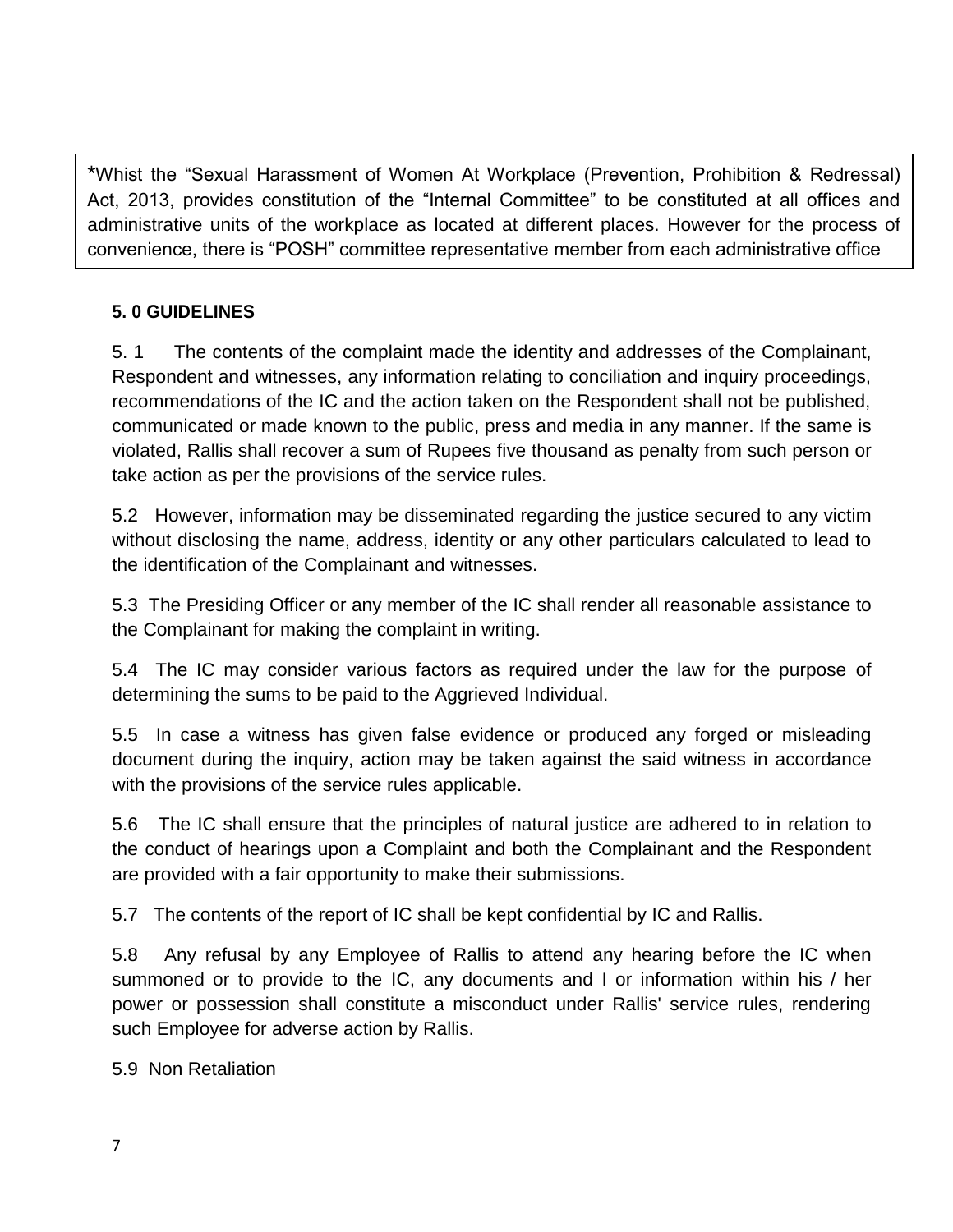Rallis will not accept, support or tolerate retaliation in any form against any employee who, acting in good faith, reports suspected misconduct, asks questions or raises concerns. Any person who engages in such retaliation directly or indirectly, or encourages others to do so, may be subject to appropriate disciplinary action.

- Retaliation will be treated as a major misconduct.
- Retaliation against those reporting sexual harassment is prohibited by this policy.
- Retaliation means and includes any hurtful employment action against an individual/s.
- Anyone suspecting or experiencing retaliation should report to the appropriate authorities.
- Anyone feeling that a retaliation complaint did not get a prompt response can contact Group Chief Ethics Officer directly.
- Retaliation cases are treated as seriously as an alleged case of sexual harassment even if the original harassment complaint is not proven.

## **6.0 PROCESS**

#### **6.1 Complaint of Sex ual Harassment**

6.1.1 A Complainant can make, in writing, a complaint of Sexual Harassment to the Internal Committee (IC), within a period of three months from the date of incident and in case of a series of incidents, within a period of three months from the date of last incident. The IC may, for the reasons to be recorded in writing, extend the time limit not exceeding three months, if it is satisfied that the circumstances were such which prevented the Complainant from filing a complaint within the said period.

6.1.2 If the Aggrieved Individual is unable to make a complaint on account of his/her physical incapacity, a complaint may be filed by:

- $\triangleright$  his/her relative or friend; or
- $\triangleright$  his/her co-worker; or
- $\triangleright$  an officer of the National Commission for Women or State Women's Commission; or
- $\triangleright$  any person who has knowledge of the incident, with the written consent of the Aggrieved Individual

6.1.3 If the Aggrieved Individual is unable to make a complaint on account of his/her mental incapacity , a complaint may be filed by:

- $\triangleright$  his/her relative or friend; or
- $\triangleright$  a special educator; or
- $\triangleright$  a qualified psychiatrist or psychologist; or
- $\triangleright$  the guardian or authority under whose care he/she is receiving treatment or care; or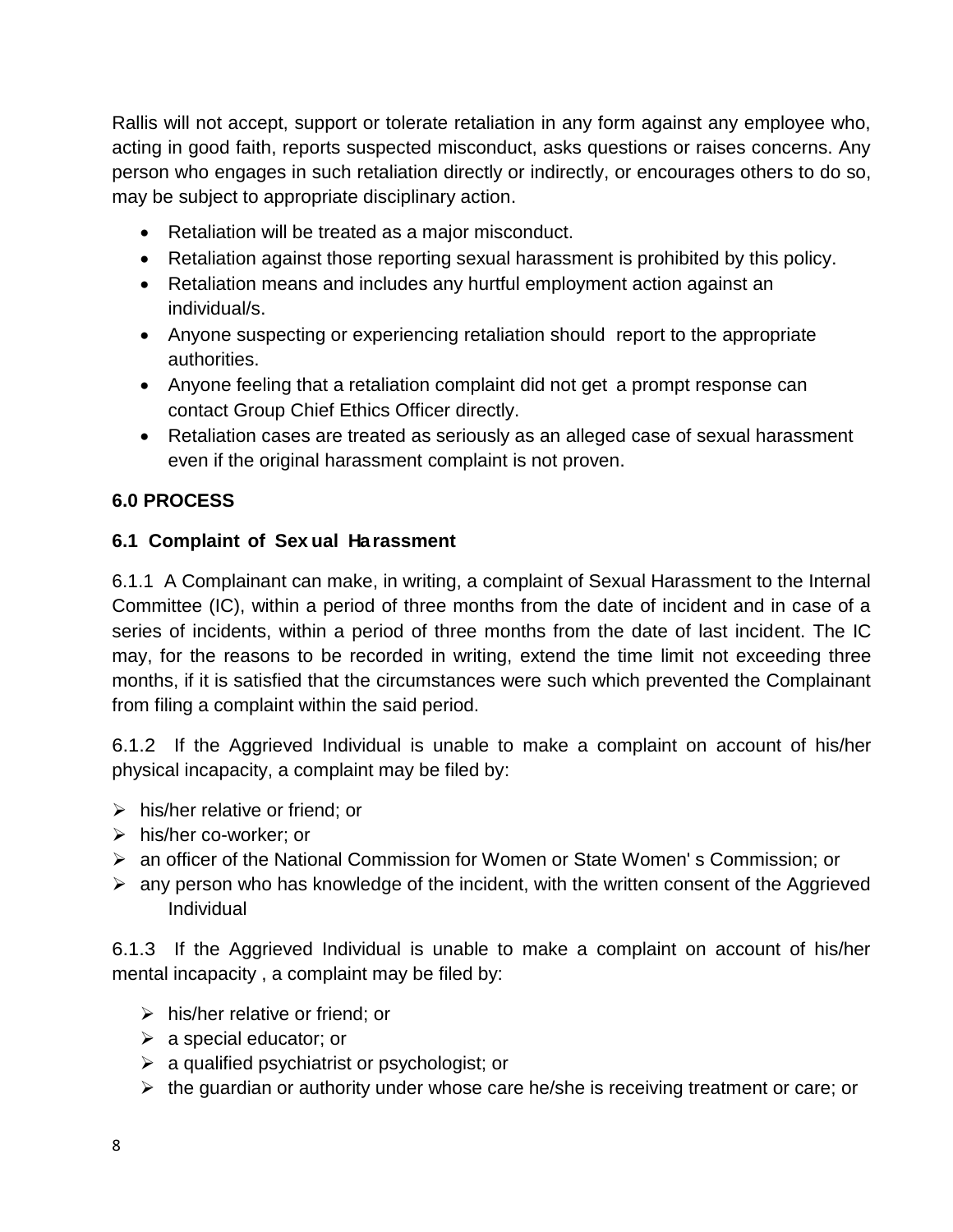$\triangleright$  any person who has knowledge of the incident jointly with the Aggrieved Individual's relative or friend or a special educator or qualified psychiatrist or psychologist, or guardian or authority under whose care he/she is receiving treatment or care

6.1.4 If the Aggrieved Individual for any other reason is unable to make a complaint, a complaint may be filed by any person who has knowledge of the incident, with his/her written consent.

6.1.5 If the Aggrieved Individual is deceased, a complaint may be filed by any person who has knowledge of the incident, with the written consent of his/her legal heir.

6.1.6 The form in which the complaint is required to be made is annexed as Annexure 1 to the Policy. This form will be available with the IC and also on intranet. However, any written complaint received in any form other than the form prescribed in Annexure 1 shall also be accepted. The complaint can be submitted to the IC electronically at posh@rallis.com or may be physically submitted to any IC member. The IC may, but shall not be bound to, accept oral complaints under this Policy.

6.1.7 The Complainant shall submit six copies of the complaint along with supporting documents and relevant details concerning the alleged incident(s), the name and details of the Respondent and names and addresses of the witnesses.

## **6.2 Conciliation**

Prior to initiating an inquiry, the IC may, at the request of the Complainant take steps to settle the matter between the Complainant and the Respondent through conciliation, provided that no monetary settlement is made the basis of such conciliation. In case the settlement has been arrived at the IC shall record the settlement so arrived and forward the same to Rallis to take action as specified in the recommendation of the IC.

The IC will provide copies of the settlement as recorded to the Complainant and the Respondent. Upon a conciliation being reached, the IC would not be required to conduct any further inquiry.

#### **6.3 Inquiry**

6.3.1 Subject to the above and in the event of any term or condition of the settlement not been complied with by the Respondent, the IC shall conduct an inquiry regarding the complaint.

6.3.2 On receipt of the complaint, the IC shall send one of the copies received from the Complainant to the Respondent within a period of seven working days.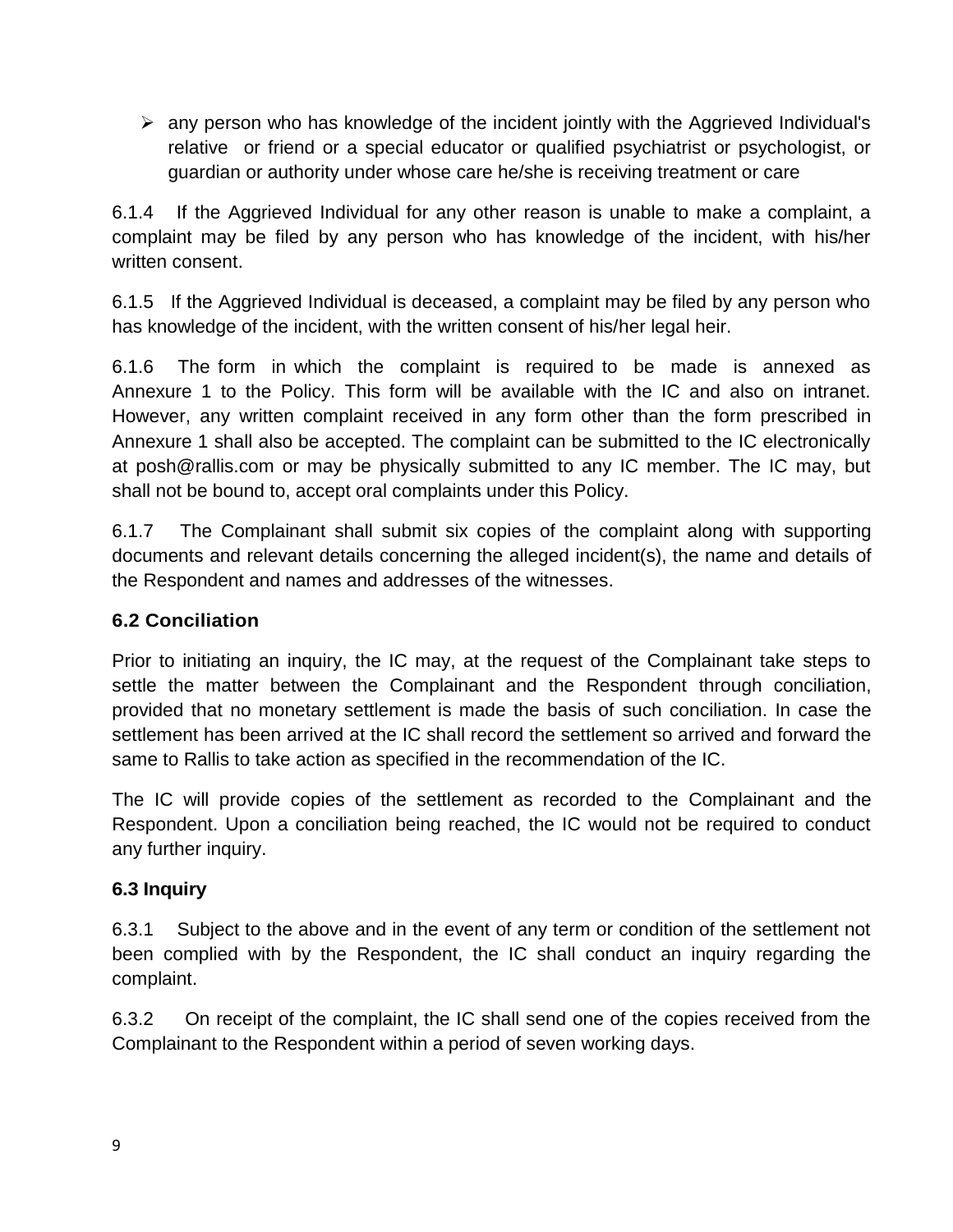6.3.3 The Respondent shall file his reply to the complaint along with his list of documents, and names and addresses of witnesses, within a period not exceeding ten working days from the date of receipt of the documents.

6.3.4 The IC shall make an inquiry into the complaint in accordance with the principles of natural justice. The IC must notify in writing the time and dates of its meetings to Rallis, the Complainant and the Respondent, not less than 5 days in advance of any such meeting

6.3.5 While conducting the inquiry, a minimum of three members of the IC including the Presiding Officer or Chairperson, as the case may be, shall be present.

6.3.6 The IC shall have the powers to summon and enforce the attendance of any person and conduct an examination, request the discovery and production of documents and / or any other matter which may be prescribed and deemed necessary for the inquiry process.

6.3.7 The IC shall have the right to terminate the inquiry proceedings or to give an ex-parte decision on the complaint, if the Complainant or Respondent fails, without sufficient cause, to present themselves, for three consecutive hearings convened by the Chairperson or Presiding Officer. Provided that such termination or ex-parte order may not be passed without giving a notice in writing, fifteen days in advance, to the party concerned

6.3.8 The Complainant and the Respondent shall not be allowed to bring in any legal practitioner to represent them in their case at any stage of the proceedings before the internal committee. However, they may be accompanied by a colleague for psychological or emotional support. Such colleague will not be permitted to speak at or otherwise interfere with the proceedings of the IC.

6.3.9 All colleagues and witnesses who are part of the IC proceedings will need to sign a confidentiality agreement.

6.3.10 During the course of inquiry, the Complainant and the Respondent shall be given an opportunity of being heard and a copy of the findings shall be made available to both the parties enabling them to make representation against the findings.

6.3.11 The inquiry shall be completed within a period of ninety days from the date of receipt of the complaint.

# **6.4 Action during Pendency of Inquiry**

6.4.1 During the pendency of an inquiry, on a written request made by the Complainant, the IC may recommendthefollowingto Rallis:

- $\triangleright$  transfer the Aggrieved Individual or the Respondent to any other workplace
- $\triangleright$  grant leave to the Aggrieved Individual upto a period of three months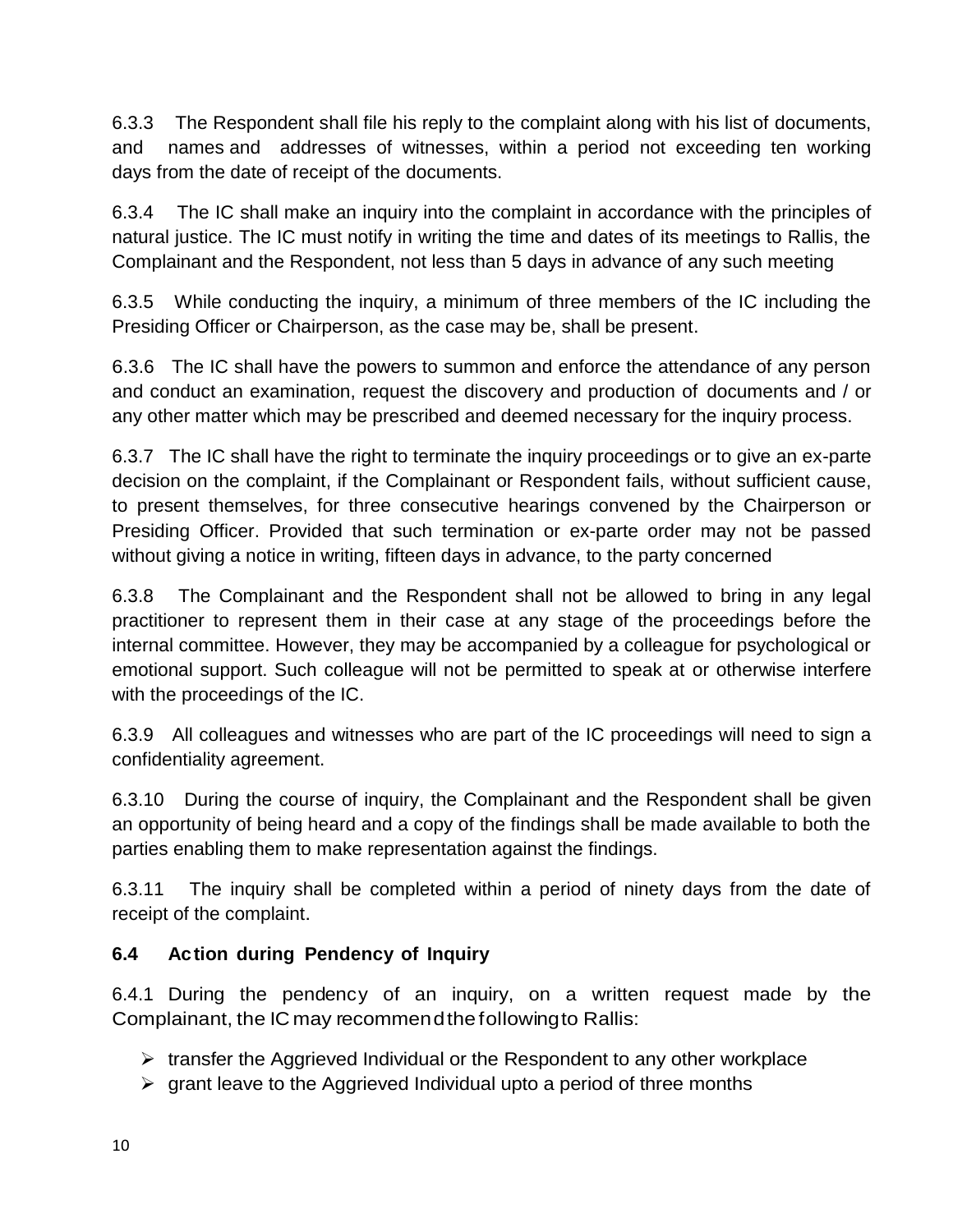- $\triangleright$  grant such other relief to the Aggrieved individual as may be prescribed under applicable laws
- $\triangleright$  restraint the respondent from reporting on the work performance of the Aggrieved Individual or writing his/her confidential report and assign the same to another officer

6.4.2 The leave granted to the Aggrieved Individual shall be in addition to the leave he / she is otherwise entitled to.

6.4.3 On receiving a recommendation from the IC, Rallis shall implement the recommendations and send a report of such implementation to the IC.

# **6.5 Inquiry Report and Actions**

6.5.1 On the completion of an inquiry the IC shall provide a written report of its findings to Rallis within a period of ten days from the date of completion of the inquiry and such report be made available to the concerned parties.

6.5.2 In the event that the IC arrives at the conclusion that the allegation against the Respondent has not been proved, it shall recommend to Rallis that no action is required to be taken in the matter.

6.5.3 Where the IC arrives at the conclusion that the allegation against the Respondent has been proved, it shall recommend in writing to Rallis to take action against the Respondent, which may include:

- a written apology from the Respondent
- a letter of warning may be placed in the personal file of the Respondent
- reprimand or censure
- immediate transfer or suspension without pay
- termination from service
- withholding of pay rise or increments
- undergoing a counseling session
- carrying out community service
- register an FIR against the Respondent .in case the act alleged, prima facie constitutes an offense under the Indian Penal Code
- deduction from the salary or wages of the Respondent such sum as it may consider appropriate to be paid to the Aggrieved Individual or to his/ her legal heirs

6.5.4 In case Rallis is unable to make deductions from the salary of the Respondent due to his being absent from duty or cessation of employment, it may direct the Respondent to pay such sum to the Complainant. In case the Respondent fails to pay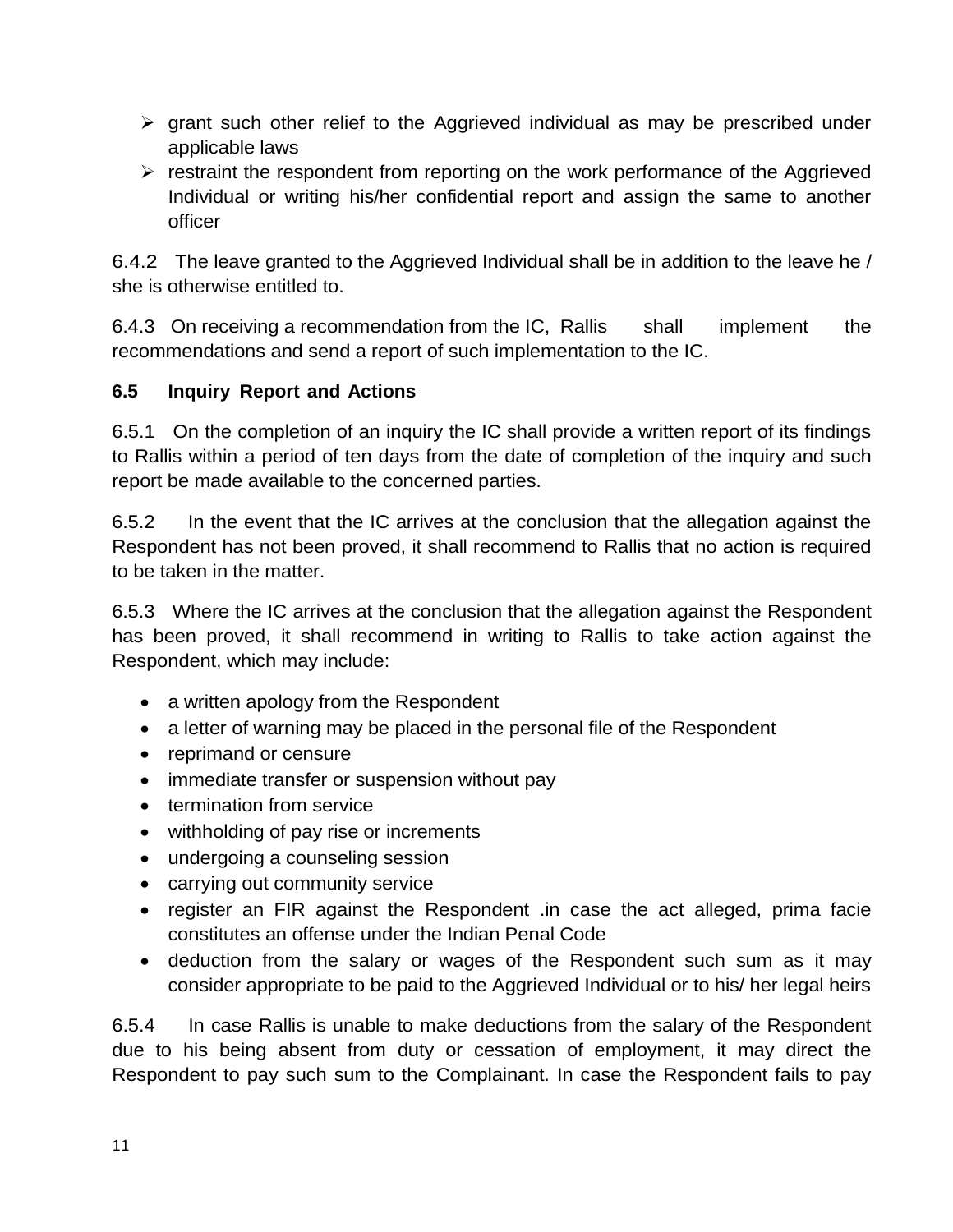the sum referred above, the IC may forward the order for recovery of the sum as an arrear of land revenue to the concerned district officer

6.5.5 Rallis shall act upon the recommendation given by IC within sixty days of receipt of the recommendation

# **6.6 Malicious Complaint**

6. 6.1 In case the IC arrives at a conclusion that the allegation against the Respondent is malicious or the Complainant has made the complaint knowing it to be false or has produced any forged or misleading document, it may recommend to Rallis to take suitable action against the Complainant who has made the complaint, in accordance with the provisions of the applicable service rules or as prescribed under applicable law.

Mere inability to substantiate a complaint or provide adequate proof need not attract action against the Complainant. Further, the malicious intent on part of the Complainant needs to be established through the inquiry process before any action against such Complainant is recommended by the IC to Rallis.

# **6.7 Appeal**

In the event that any person is aggrieved from the recommendations made by the IC or non-implementation of such recommendations, he/she may appeal to the appropriate authority, as specified by the law, within a period of ninety days of the recommendations

# **7.0 ROLES AND RESPONSIBILITIES**

# **7.1 Employees**

As a custodian of the Rallis Values, Tata Code of Conduct and statutory guidelines, employees have following responsibilities:

- $\triangleright$  To forward or submit to the IC, any written complaint from any Aggrieved Individual and to support/ co-operate during any inquiry as part of the inquiry process. Be aware of and abide by laws applicable to them, their job and Rallis policies and procedures.
- $\triangleright$  Be aware of, and do not participate in any prohibited or inappropriate behaviors or activities while representing Rallis
- $\triangleright$  Be aware that Rallis will take allegations seriously and will ask their cooperation in an inquiry if they bring a complaint forward
- $\triangleright$  Participate in the procedure of inquiry if a complaint is brought forward, it will be reviewed. If an employee elects not to participate in the procedure constituted by Company and does not wish to proceed with the complaint, it will need to be formally withdrawn. The complaint will still be reviewed and the findings of the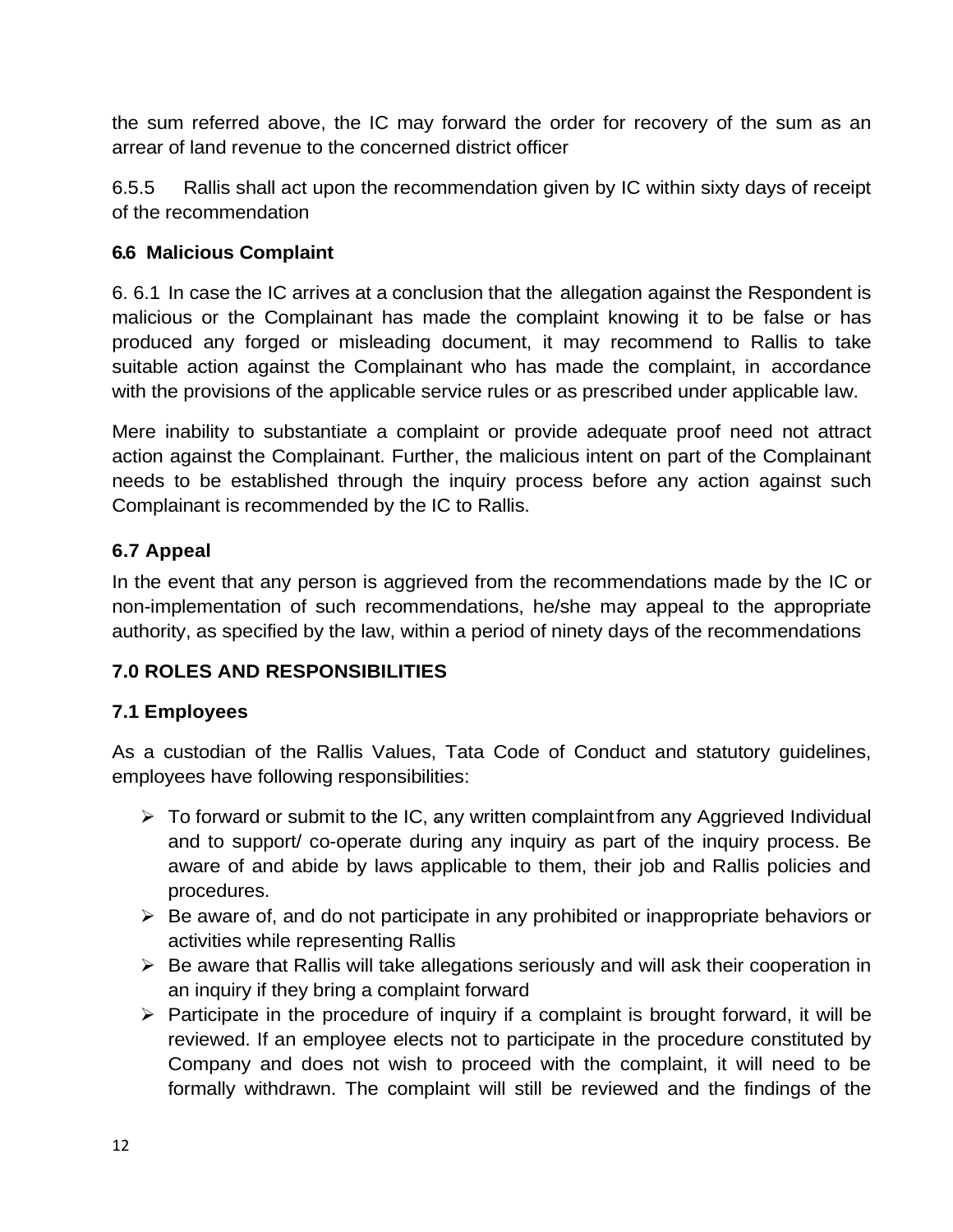complaint will be explained in writing. It will be the discretion of the management to accept or reject the request for withdrawal of the complaint

- $\triangleright$  Provide a full and truthful disclosure of relevant information and assist with inquiry of alleged policy violations.
- $\triangleright$  Handle information related to known or suspected violations of this policy in a discreet and confidential manner.
- $\triangleright$  Not attempt to investigate the information or suspected violations of this policy on their own i.e. without involving the IC.
- $\triangleright$  Set an example of proper workplace behaviour and ethical standards in line with Rallis' values and the Tata Code of Conduct

# **7.2 Manager**

Manager is a reporting authority or anyone who is responsible for the outcome of work and has a reporting relationship with the complainant in Rallis.

Manager has the same responsibilities as the employee, as well as these additional responsibilities as a custodian Rallis' Values, the Tata Code of Conduct and statutory guidelines. If an employee and/or stakeholder has conveyed about sexual harassment to the manager, it is the responsibility of the manager to encourage the complainant to give it in writing to him/her and the IC.

- $\triangleright$  Bring the written complaint immediately to the IC, and provide all kinds of support for the further investigations as a part of inquiry process
- $\triangleright$  Have adequate knowledge about applicable laws, and answer questions regarding relevant policies and procedures.
- $\triangleright$  Immediately forward any report or complaint of an alleged violation of this policy and all relevant or requested information to the appropriate Human Resources Business Partner.
- $\triangleright$  Keep disclosed information as confidential. Handle information in a discreet manner, and disclose confidential information strictly on a "need-to-know" basis only.
- $\triangleright$  Not attempt to inquire or verify the information unless instructed by the Human Resources or Legal Department personnel in charge of the inquiry and the IC.
- $\triangleright$  Fully cooperate, facilitate and aid the prompt handling of an inquiry by IC, Human Resources, the Legal Department or the management.
- $\triangleright$  Allow the complainant, respondent, witnesses and allied parties to attend the inquiry proceedings at the stipulated time and place.
- $\triangleright$  Carry out all corrective measures and remediation established in the final decision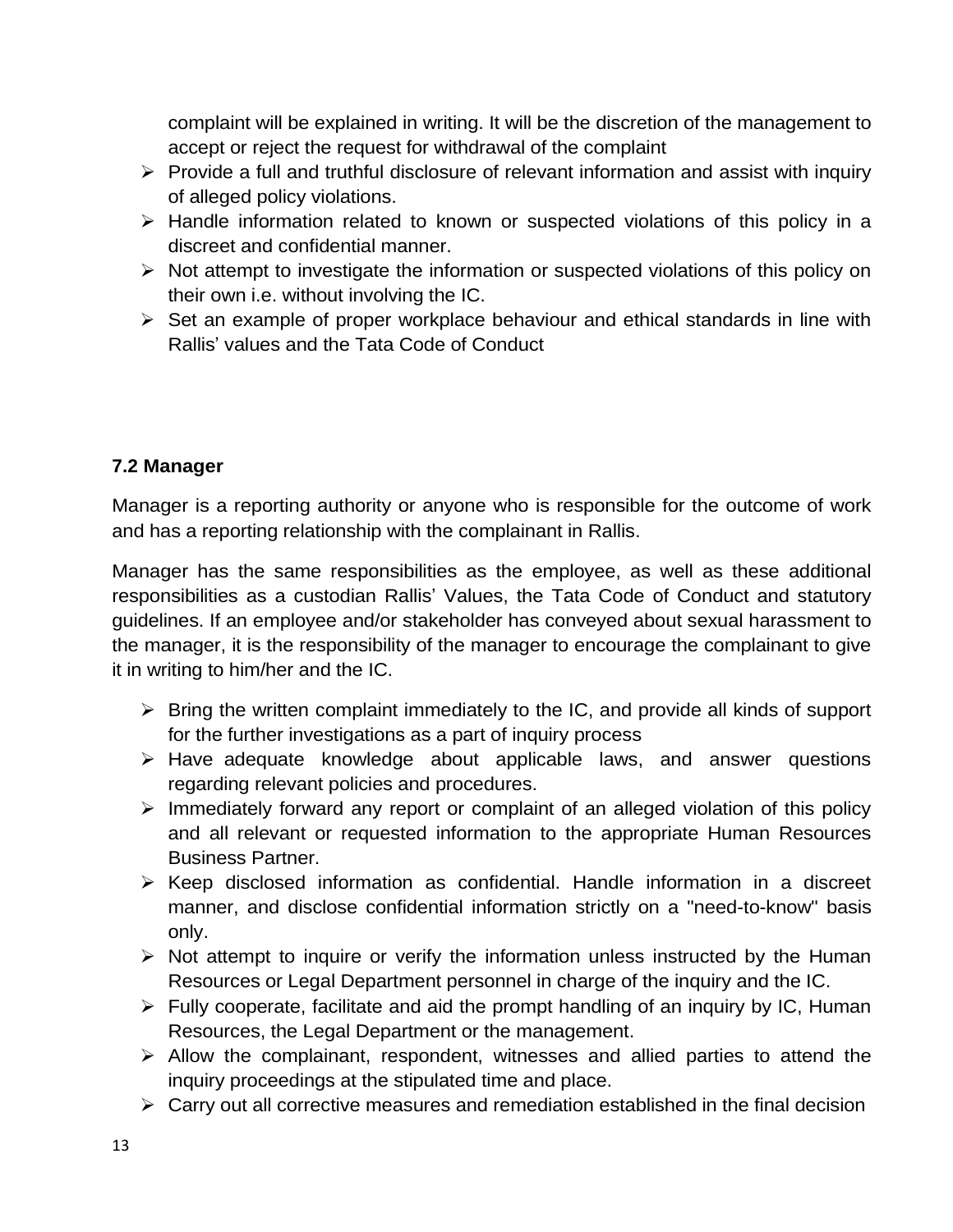- Ensure that employees are adequately communicated Rallis' POSH policy.
- Ensure no retaliation and zero tolerance to sexual harassment or inappropriate conduct.
- $\triangleright$  Set an example of proper workplace behaviour and ethical standards in line with Rallis' Values and the Tata Code of Conduct.

#### **7.3 Human Resources**

Human Resource team members have the same responsibilities as the employees and additional responsibilities as a custodian of the Tata Values, Tata code of Conduct and statutory guidelines.

- $\triangleright$  Make information, policies and procedures available to employees via the Web, Human Resources and the Rallis management.
- $\triangleright$  Take cognizance of the written complaint and bring the complaint immediately to the IC and provide all kinds of support for the further investigations as a part of inquiry process.
- $\triangleright$  Ensure that employees and stakeholders are communicated properly about this POSH policy.
- $\triangleright$  Not attempt to inquire or verify the information unless instructed by the legal Department personnel in charge of the investigation and the IC
- $\triangleright$  Carry out all corrective measures and remediation established in the final decision.
- $\triangleright$  Set an example of proper and appropriate workplace behavior and ethical standards in line with Rallis' Values and the code of conduct

# **7. 4 IC (POSH Committee)**

IC members have the same responsibilities as the employees and additional responsibilities as a custodian of the Rallis' Values, Tata Code of Conduct and statutory guidelines.

- $\triangleright$  To be fair while making the assessment of the situation, inquiring and giving the verdict
- $\triangleright$  Conduct the inquiry process and recommend appropriate actions as per the process outlined in section 6 of this document in line with the statutory requirements applicable. Inform the parties involved in the inquiry proceedings well in time and in writing.
- $\triangleright$  Follow the principles of natural justice and treat the complainant, respondent, witnesses and related persons to the inquiry with dignity and respect
- $\triangleright$  Submit to Rallis an annual report comprising details of all cases and actions taken.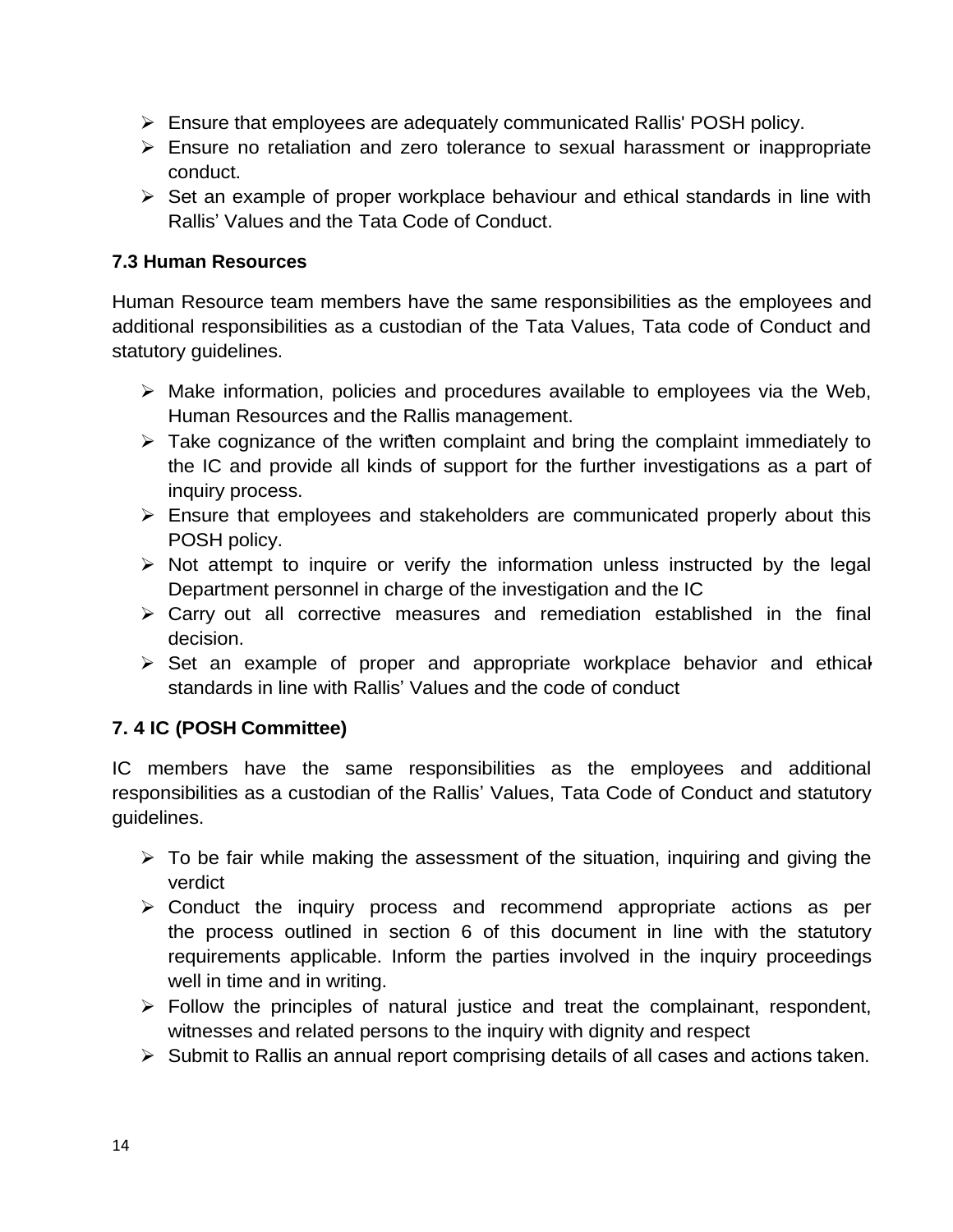- $\triangleright$  Keep disclosed information as confidential. Handle information in a discreet manner, and disclose confidential information strictly on a "need-to-know" basis only.
- $\triangleright$  If an employee faces sexual harassment outside of Rallis' work and work premises, assist them in filing a complaint in the police station as appropriate.
- $\triangleright$  Set an example of proper and appropriate workplace behaviour and ethical standards in line with Rallis' Values and Tata Code of Conduct
- $\triangleright$  In case the Committee finds the degree of offence coverable under the Indian Penal Code, then this fact shall be mentioned in its report and appropriate action shall be initiated by the Management, for making a Police Complaint as may be appropriate

# **7.5 Rallis-TheCompany**

Rallis is responsible for providing a safe working environment for its employees, free from harassment, bias and prejudice of any kind. Towards this end it will:

- $\triangleright$  Treat sexual harassment as misconduct under the service rules and take appropriate action for the same
- $\triangleright$  Encourage respectful and dignified behavior at workplace at all times by all
- $\triangleright$  Have zero tolerance towards acts of sexual harassment
- List of IC Committee members is available on intranet (Tarang) and Regional committee members list is displayed at all locations
- $\triangleright$  Display at conspicuous places in the workplace, the penal consequences of Sexual Harassment.
- $\triangleright$  Organize workshops and awareness programs at regular intervals for sensitizing employees with the provisions of this policy
- $\triangleright$  Organize orientation and skill building programs for members of the IC.
- $\triangleright$  Ensure that necessary facilities and information are provided to the IC for dealing with the complaint and conducting an inquiry.

Assist in securing the attendance of the Respondent and witnesses before the IC and make available such information to the IC as it may require with regards to the complaints.

- $\triangleright$  Provide assistance to the Complainant if the Complainant chooses to file a complaint in relation to the offence under the Indian Penal Code
- $\triangleright$  Cause to initiate action, under the Indian Penal Code or any other law for the time being in force, against the Respondent, or if the Complainant so desires, where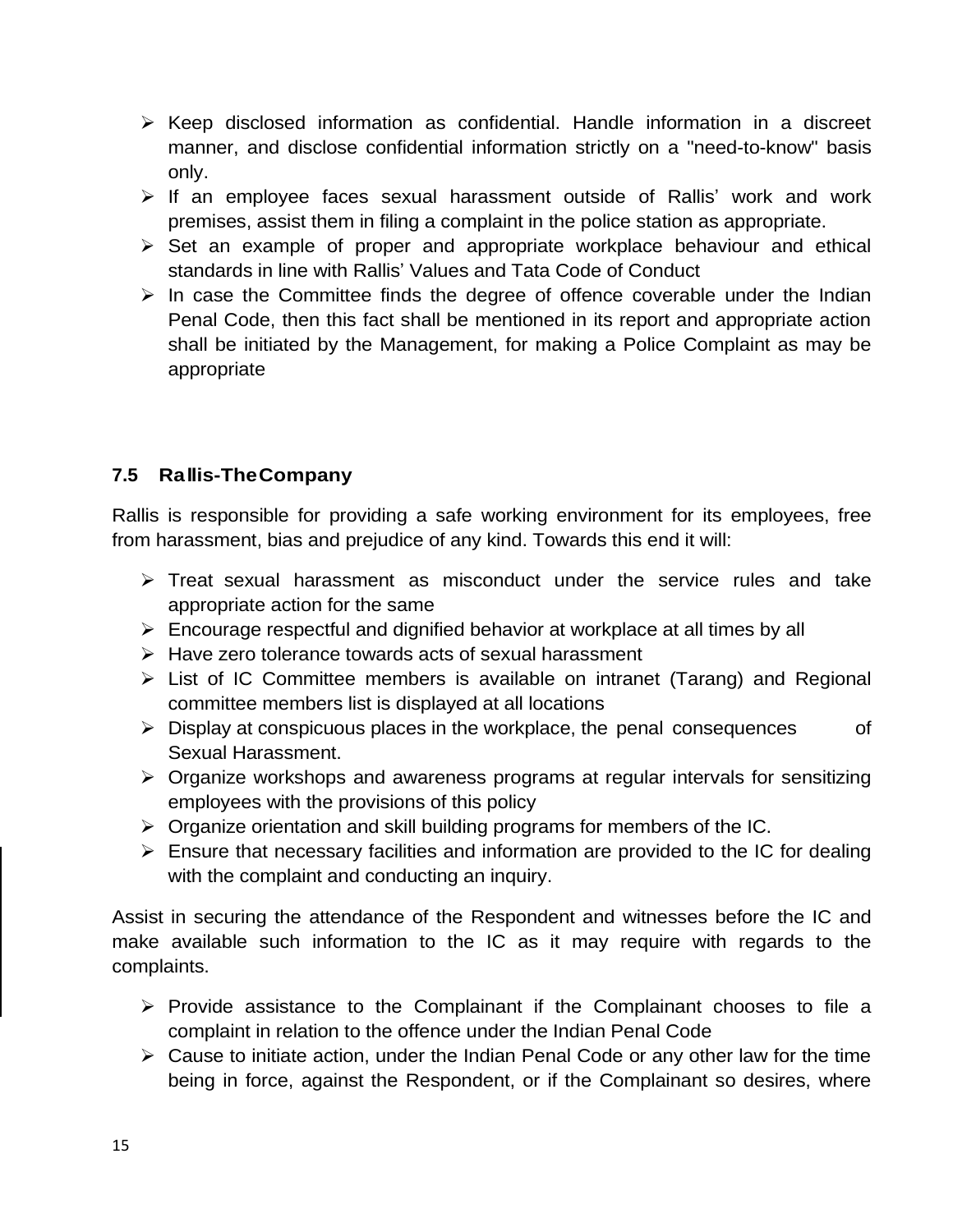the Respondent is not an employee, in the workplace at which the incident of Sexual Harassment took place.

- $\triangleright$  Monitor the timely submission of reports by the IC.
- $\triangleright$  At its sole discretion, may provide additional facilities to the aggrieved individual including:
	- an option for a transfer of the Aggrieved Individual or the Respondent who is proved to be guilty, to any other workplace.
	- an option for a change of role / department (if feasible)
	- support to the Aggrieved Individual to undergo professional counseling at the discretion of IC, provide for compensation for mental trauma, pain and distress suffered, for loss in career opportunity etc. based on various relevant factors including salary and financial status of the Respondent.
- $\triangleright$  Cause their respective subsidiaries to adopt the policies on prevention, prohibition and redressal of Sexual Harassment, which shall be consistent with this Policy

## **8.0 EXCEPTIONS**

Any exception to this policy requires the approval of Chief Ethics Counselor and Vice President, HR & Corporate Sustainability

#### **9.0 AMENDMENTS**

Rallis reserves the right to amend the Policy from time to time in order to comply with any laws / rules / regulations that come into effect from time to time, related to Sexual **Harassment** 

**Note**: While complete care has been taken to incorporate all the relevant provision of the "Sexual Harassment of Women AT Workplace (Prevention, Prohibition & Redressal) Act, 2013 into the policy "Prevention of Sexual Harassment at Workplace" (POSH). However if at any time there is a discrepancy found between the Act and the Policy, the provisions of the Act shall prevail.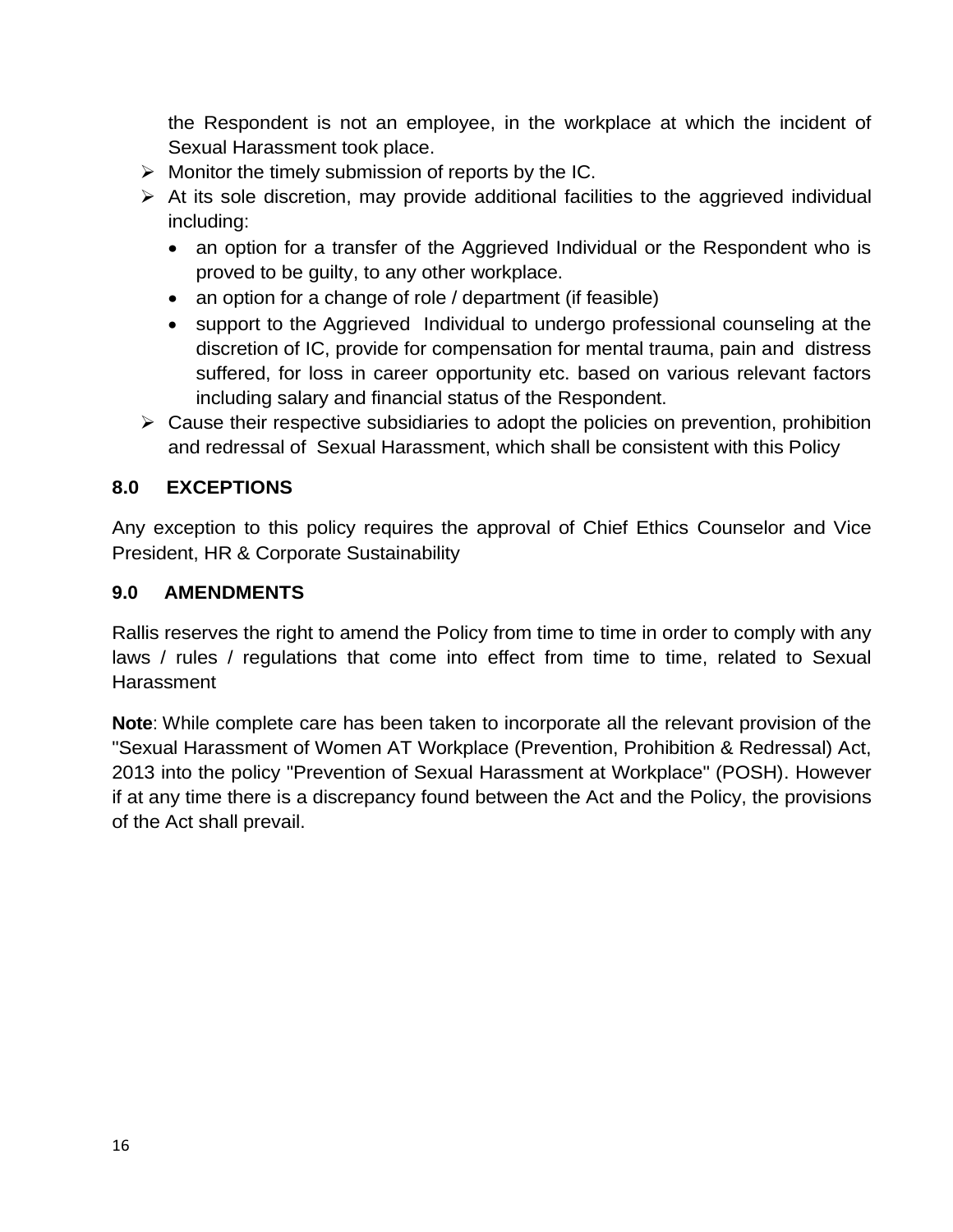## ANNEXURE 1

## Complaint Form

Details of Aggrieved Individual

| Name | Designation | Division and<br>Department | <b>Contact Number</b><br>(Landline and Mobile) | Office<br><b>Address</b> |
|------|-------------|----------------------------|------------------------------------------------|--------------------------|
|      |             |                            |                                                |                          |
|      |             |                            |                                                |                          |
|      |             |                            |                                                |                          |

## 1. Details of Complainant (in case the Complainant is not the Aggrieved Individual)

| <b>Name</b> | Relationship<br>with Aggrieved<br>Individual | <b>Contact Numbers</b><br>(Landline and Mobile) | Address |
|-------------|----------------------------------------------|-------------------------------------------------|---------|
|             |                                              |                                                 |         |

## 2. Details of individual alleged to have engaged in sexual harassment

| Name | Designation | Division and<br>Department | <b>Contact Number</b><br>(Landline and<br>Mobile) | Office<br><b>Address</b> |
|------|-------------|----------------------------|---------------------------------------------------|--------------------------|
|      |             |                            |                                                   |                          |
|      |             |                            |                                                   |                          |

#### 3. Details of the incident(s)

| Sr. | Nature /       | Date of  | Time of  | Place of | Name and contact |
|-----|----------------|----------|----------|----------|------------------|
| No. | Description of | incident | incident | incident | details of       |
|     | incident       |          |          |          | witnesses if any |
|     |                |          |          |          |                  |
|     |                |          |          |          |                  |
|     |                |          |          |          |                  |
|     |                |          |          |          |                  |
|     |                |          |          |          |                  |